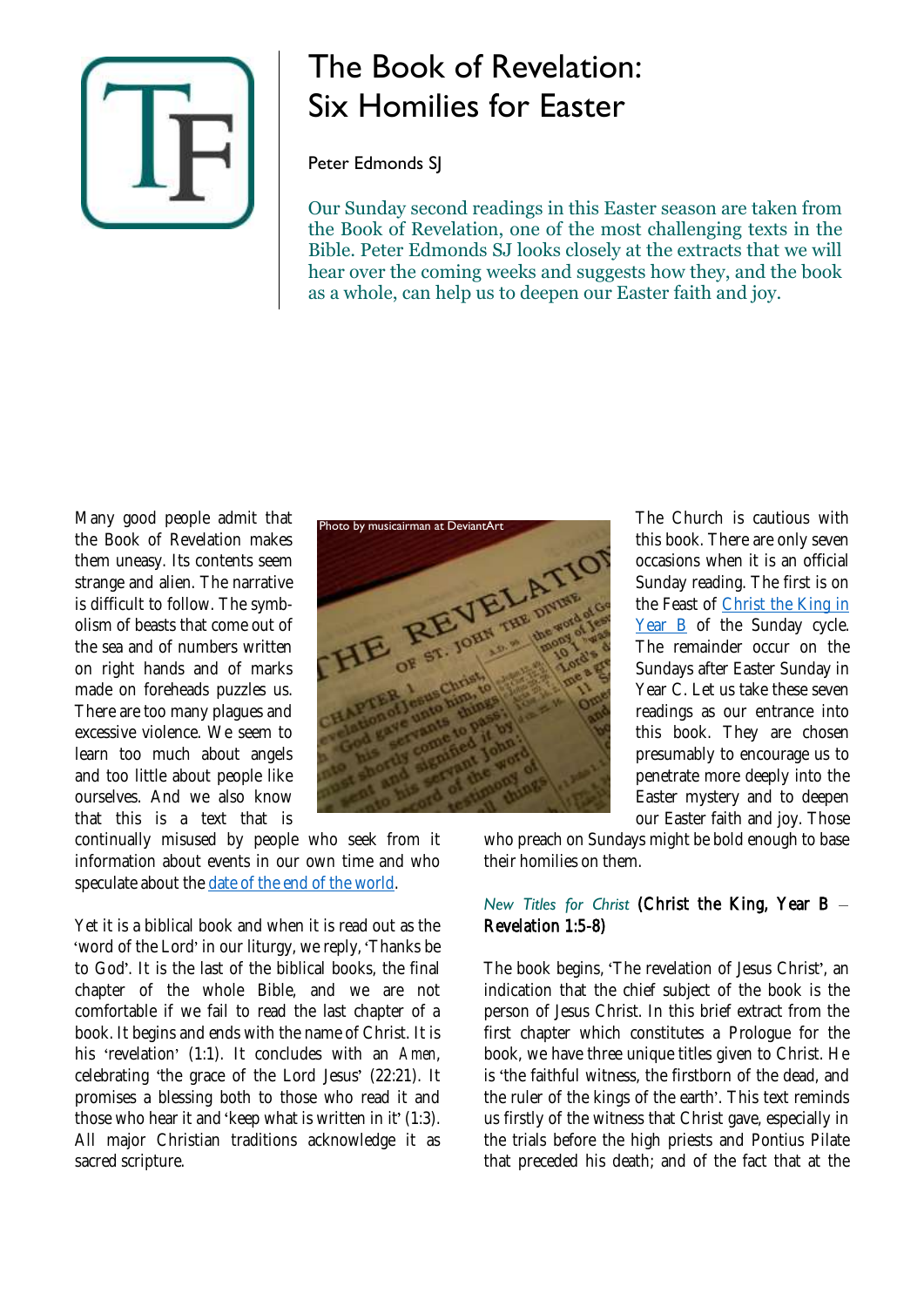beginning of the [Acts,](https://www.thinkingfaith.org/articles/20120509_1.htm) the Risen Christ sent the apostles out to be his witnesses (Acts 1:8). Secondly, as 'firstborn of the dead', he is a pledge of our own resurrection; Paul called him 'the firstborn within a large family' (Romans 8:29). He is the 'first fruits of those who have fallen asleep' (1 Corinthians 15:20). Thirdly, he is 'ruler of the kings of the earth'. When this book was written, the Caesar in Rome was the most powerful man on earth. This third title of the Risen Christ reminds us how, again with Paul, we are to confess that 'Jesus Christ is Lord' (Philippians 2:11). Here is a text well suited for the feast of Christ the King. These three titles for Christ are also attractive and appropriate for Easter time.

## *John Our Brother* (Second Sunday of Easter, Year C  $-$  Revelation 1:9-13, 17-19)

Continuing our reading from the Prologue, we are introduced to the writer and to the audience of the book, before we again turn our gaze to Christ. The author is named; he is John. There are several possibilities as to which John he might be. He could be John, the son of Zebedee whom we meet in the gospels. He was called a Son of Thunder, and thus well qualified to receive the sort of visions he is soon to experience (Mark 3:17). The name reminds us of the [Gospel of John.](https://www.thinkingfaith.org/articles/story-theology-and-drama-gospel-john) Here we have a hint that this book may be related in some way to that gospel, and we are invited to be on the lookout for links between these two works. The day is 'the Lord's day' and John was 'in the Spirit'. Here we might note the selfdescriptions of Christ as one who is 'alive': in the gospel, Jesus revealed himself to Martha as the 'Resurrection and the life' (John 11:25). As good shepherd, he came 'that they may have life, and have it abundantly' (John 10:10).

This John is named as our 'brother': he knows what our lives are like and belongs to the family that is the Church. He is in trouble and exile because of the word of God and the testimony of Jesus'. We can imagine him gazing out over the sea from Patmos towards the seven churches of Asia who were the audience for his book. He would be longing to see them again; all he can do is to send them the letters which we are shortly to read. Like Paul and the [Philippians,](https://www.thinkingfaith.org/articles/20090302_2.htm) John was yearning for them all 'with the compassion of Christ Jesus' (Philippians 1:8).

As for the seven churches in Asia, we will read in the next two chapters of the book catalogues of their deficiencies and their qualities. We note that Christ is in the midst of these churches. He is the 'Emmanuel', the God-with-us of whom Matthew spoke (Matthew 1:23). We listen to what he has to say. He speaks as the Risen One: 'I was dead, and see, I am alive for ever and ever; and I have the keys of Death and of Hades'. It should come as no surprise that this Book of Revelation offers four recommended readings for funeral Masses. A practical exercise is to ask ourselves what deficiencies and qualities Christ would list if he were to send his angel to write a letter to us and our communities.

## *Liturgy of Heaven* (Third Sunday of Easter, Year C Revelation 5:11-14)

One of the qualifications necessary for a prophet to be accepted as such was proof that he had been present at a heavenly liturgy. Isaiah left a vivid account of his presence at such a liturgy. We still repeat in our worship the 'holy, holy, holy' that he heard there (Isaiah 6:3-13). In Revelation 4-5, we have an elaborate account from John of the liturgy that he witnessed in heaven, with a careful description of those who take part in it. Our reading gives us only the final verses of this worship. Special in this is the arrival of Christ, after his death and resurrection. As in the Gospel of John, he is the Lamb (John 1:29). They sing to him a special hymn in which seven words are needed to define adequately the honour due to him. Seven is the number of completeness. He is being given praise equal to that offered to God the Father, just as in the hymn to the exalted Christ quoted by Paul in Philippians (Philippians 2:5-11).

This scene reminds us that this Book of Revelation has many characteristics of a [liturgical book.](https://www.thinkingfaith.org/articles/20111208_1.htm) We have already pointed out that the vision took place on 'the Lord's day'. In its order, its colour, its music, it offers a model for our liturgies on earth. These too should give praise and honour to God and the Lamb, with full participation by all present. Verses from this liturgy are used in the Evening Prayer of the Church every Tuesday.



### **The Book of Revelation: Six Homilies for Easter**

Peter Edmonds SJ 31 March 2016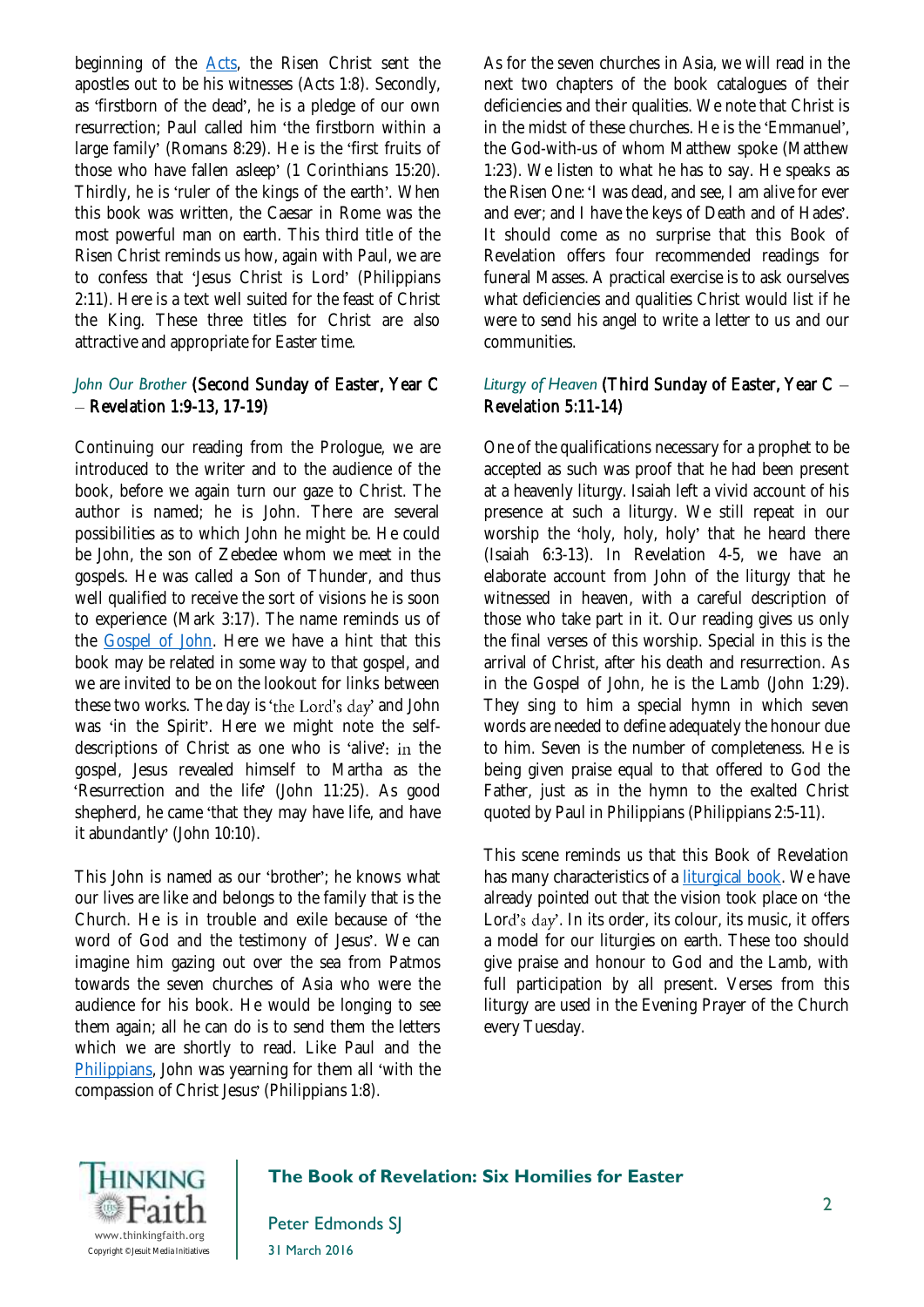### *A Countless Multitude* (Fourth Sunday of Easter, Year  $C$  – Revelation 7:9, 14-17)

The first set of seven in Revelation, after the seven letters of chapters 2-3, is the breaking of the seven seals which extends over four chapters (4:1-8:1). In the long interval between the sixth and seventh seal, we return to our vision of heaven. A change has taken place; the difference is the presence of human beings in heaven. Previously these have been counted as numbering 144,000 from the tribes of Israel, but now we realise that they cannot be counted, so many are they. These are the martyrs and they come from every tribe and nation. They suffer no more; their state is described in words from Isaiah: they suffer neither hunger nor thirst (Isaiah 49:10). Once more Christ makes his appearance, this time not just as the Lamb but as their Shepherd. Again we note the parallel with John's Gospel where we find the fullest self-description of Christ as the Good Shepherd (John 10:11-18).

Verses from this chapter are read annually on the Feast of All Saints and may well sound familiar. The vast numbers recorded remind us of the multitudes who have followed Christ, who are not listed in official lists of canonised saints; many of whom have given their lives in martyrdom. It is the vocation of every Christian to be a saint. It is the word that Paul uses when he [addresses the Christians of Rome](https://www.thinkingfaith.org/articles/saints-rome) (Romans 1:7).

### *The New Creation* (Fifth Sunday of Easter, Year C Revelation 21:1-5)

Our Easter readings now jump forward to bring us to the final chapters of the book, which are concerned with the Easter victory of Christ. One of Paul's answers to the question, What happened for us in the death and resurrection of Christ? is that it was as if a new creation took place: 'All things are made new'. Paul uses this image both in 2 Corinthians  $-$  'if anyone is in Christ, there is a new creation'  $(5:17)$  and again in Galatians (Galatians 6:15). In this new creation, God makes his home on earth. In John Gospel, Jesus, speaking of the person who loves God, promised that he and the Father 'will come to them and make our home with them' (John 14:23). Much of this passage is an optional reading for funeral Masses. It is the good news of the gospel for those who mourn, assuring them that because of Christ, 'death will be no more'.

### *The New Jerusalem* (Sixth Sunday of Easter, Year C  $-$  Revelation 21:10-14, 22-23)

The prophecy of Ezekiel had ended with a vision of the new Jerusalem (48:30-35). Now John sees this Holy City coming down from heaven. Its name was, 'The Lord is there'. We learn that the names of the twelve apostles of the Lamb are its foundation stones. It had no need of any temple, unlike the cities of the Roman empire which had temples dedicated to the emperor. Its light was the glory of God and its lamp was the Lamb. We remember how, in the Gospel of John, Jesus proclaimed himself to be the light of the world' (8:12). This is the new Jerusalem which the Church, on its pilgrimage through this world, is striving to become. Paul too speaks of a 'Jerusalem' from above' which is free and which is our mother (Galatians 4:26).

### *'Amen, Come Lord Jesus'* (Seventh Sunday of Easter, Year C - Revelation 22: 12-14, 16-17, 20)

Our Easter readings from this book end with the final words of the whole Bible. Again it is Jesus himself who is speaking. He is 'the Alpha and the Omega, the first and the last, the beginning and the end'. He pronounces a final beatitude on those who will have the right to the tree of life (another reminiscence of Genesis [2:9]). The author replies with his own prayer: 'Amen. Come, Lord Jesus!' Here the reading ends. It omits the final verse of the book where John turns to his readers and gives them his own blessing: The grace of the Lord Jesus be with all the saints.' Here we conclude our series of readings for Easter from this book, so positive and encouraging for those who have celebrated the death and resurrection of the Lord.

These readings from the Book of Revelation in Eastertide help us to adopt a positive view of this book. Just as the Book of Daniel in the Old Testament, with its strange beasts and astonishing imagery of youths surviving fiery furnaces and writing on the wall, was composed to console and encourage a people struggling against hostile powers, so this 'apocalypse' was composed to encourage and console. Some would say that it was directed against the powers and oppression of the Roman Empire; others, especially in medieval times, held that it was a prophecy of what was in store for the Church in the



#### **The Book of Revelation: Six Homilies for Easter**

Peter Edmonds SJ 31 March 2016